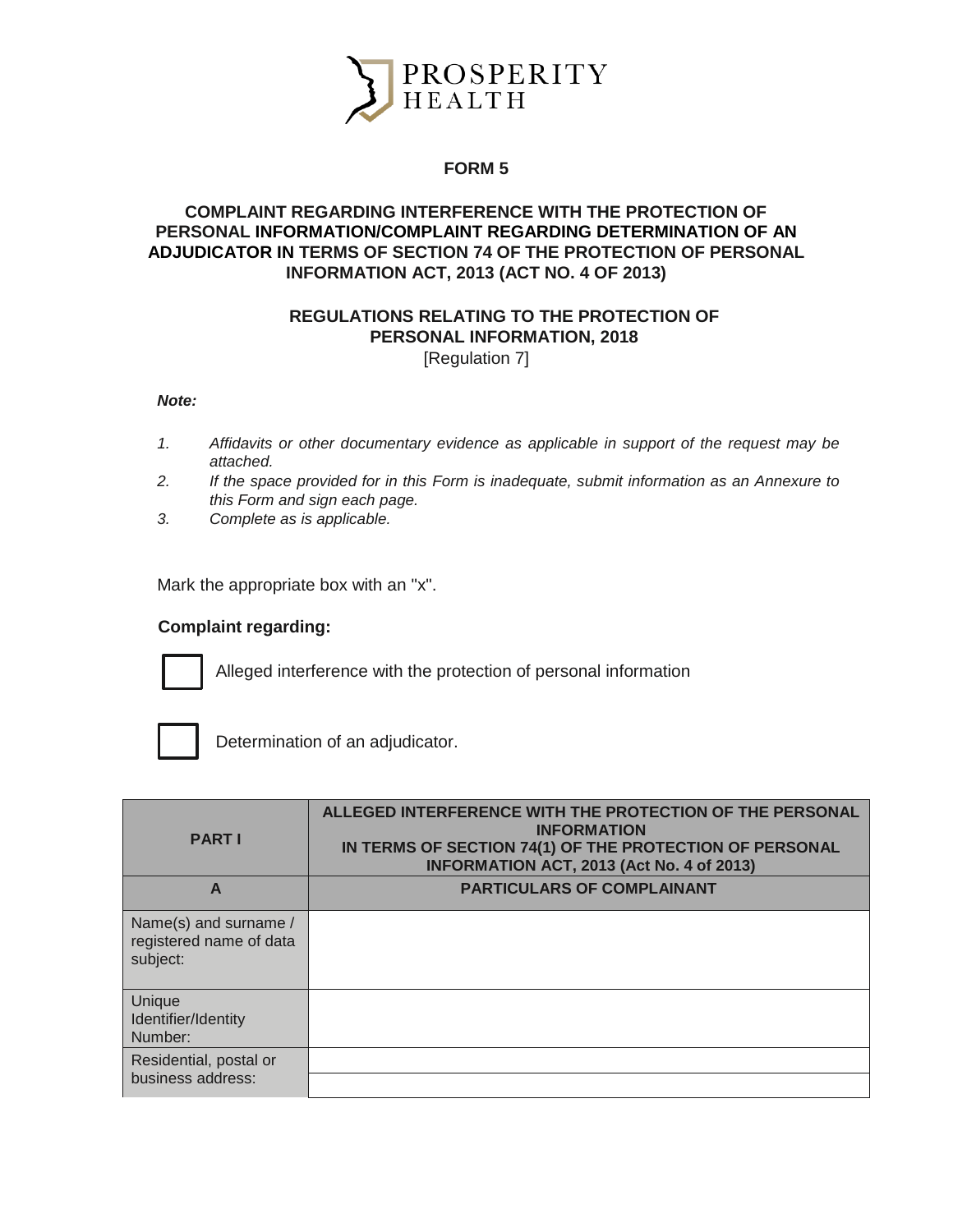

|                                | Code ( |
|--------------------------------|--------|
| Contact number(s):             |        |
| Fax number/ E-mail<br>address: |        |

| B                                                                   | PARTICULARS OF RESPONSIBLE PARTY INTERFERING WITH PERSONAL<br><b>INFORMATION</b>                     |
|---------------------------------------------------------------------|------------------------------------------------------------------------------------------------------|
| Name(s) and<br>surname/ Registered<br>name of responsible<br>party: |                                                                                                      |
| Residential, postal or<br>business address:                         | Code (<br>$\mathcal{E}$                                                                              |
| Contact number(s):                                                  |                                                                                                      |
| Fax number/ E-mail<br>address:                                      |                                                                                                      |
| $\mathbf c$                                                         | REASONS FOR COMPLAINT (Please provide detailed reasons for the<br>complaint)                         |
|                                                                     |                                                                                                      |
|                                                                     |                                                                                                      |
|                                                                     |                                                                                                      |
|                                                                     |                                                                                                      |
|                                                                     |                                                                                                      |
|                                                                     |                                                                                                      |
|                                                                     |                                                                                                      |
|                                                                     |                                                                                                      |
|                                                                     |                                                                                                      |
|                                                                     | <b>COMPLAINT REGARDING DETERMINATION OF ADJUDICATOR</b>                                              |
| <b>PART II</b>                                                      | IN TERMS OF SECTION 74(2) OF THE PROTECTION OF PERSONAL<br>INFORMATION ACT, 2013 (ACT NO. 4 OF 2013) |
| A                                                                   | <b>PARTICULARS OF COMPLAINANT</b>                                                                    |
| Name(s) and<br>surname/ registered<br>name of data subject:         |                                                                                                      |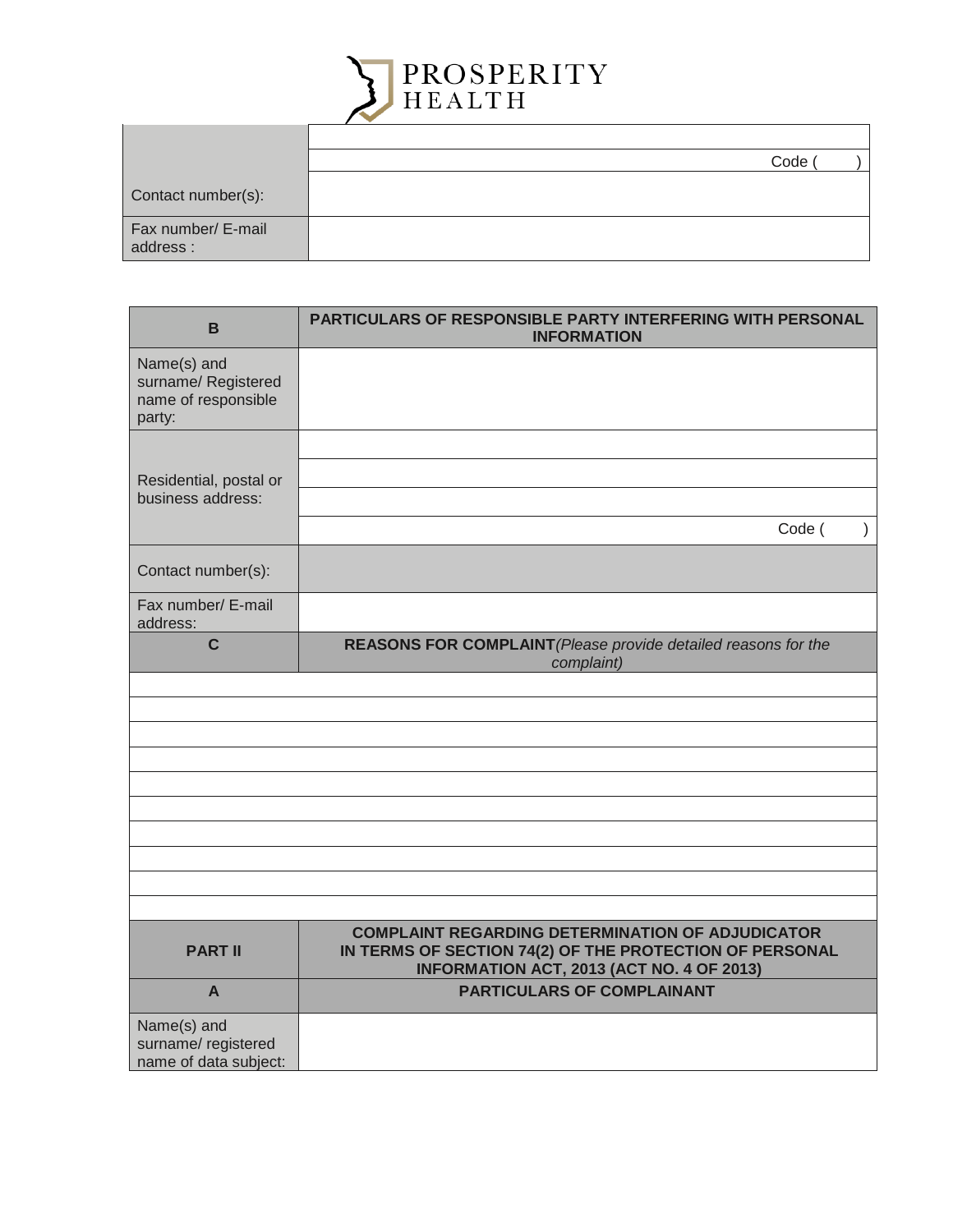

| Identifier/<br>Unique<br><b>Identity Number:</b>                 |                                                                              |
|------------------------------------------------------------------|------------------------------------------------------------------------------|
| Residential, postal or<br>business address:                      |                                                                              |
|                                                                  | Code (                                                                       |
| Contact number(s):                                               |                                                                              |
| Fax number/ E-mail<br>address:                                   |                                                                              |
| $\mathbf B$                                                      | PARTICULARS OF ADJUDICATOR AND RESPONSIBLE PARTY                             |
| Name(s) and surname<br>of adjudicator:                           |                                                                              |
| Name(s) and surname<br>of responsible party<br>/registered name: |                                                                              |
|                                                                  |                                                                              |
| Residential, postal or<br>business address:                      |                                                                              |
|                                                                  | Code (                                                                       |
| Contact number(s):                                               |                                                                              |
| Fax number/ E-mail<br>address:                                   |                                                                              |
| $\mathbf C$                                                      | REASONS FOR COMPLAINT (Please provide detailed reasons for the<br>grievance) |
|                                                                  |                                                                              |
|                                                                  |                                                                              |
|                                                                  |                                                                              |
|                                                                  |                                                                              |
|                                                                  |                                                                              |
|                                                                  |                                                                              |
|                                                                  |                                                                              |